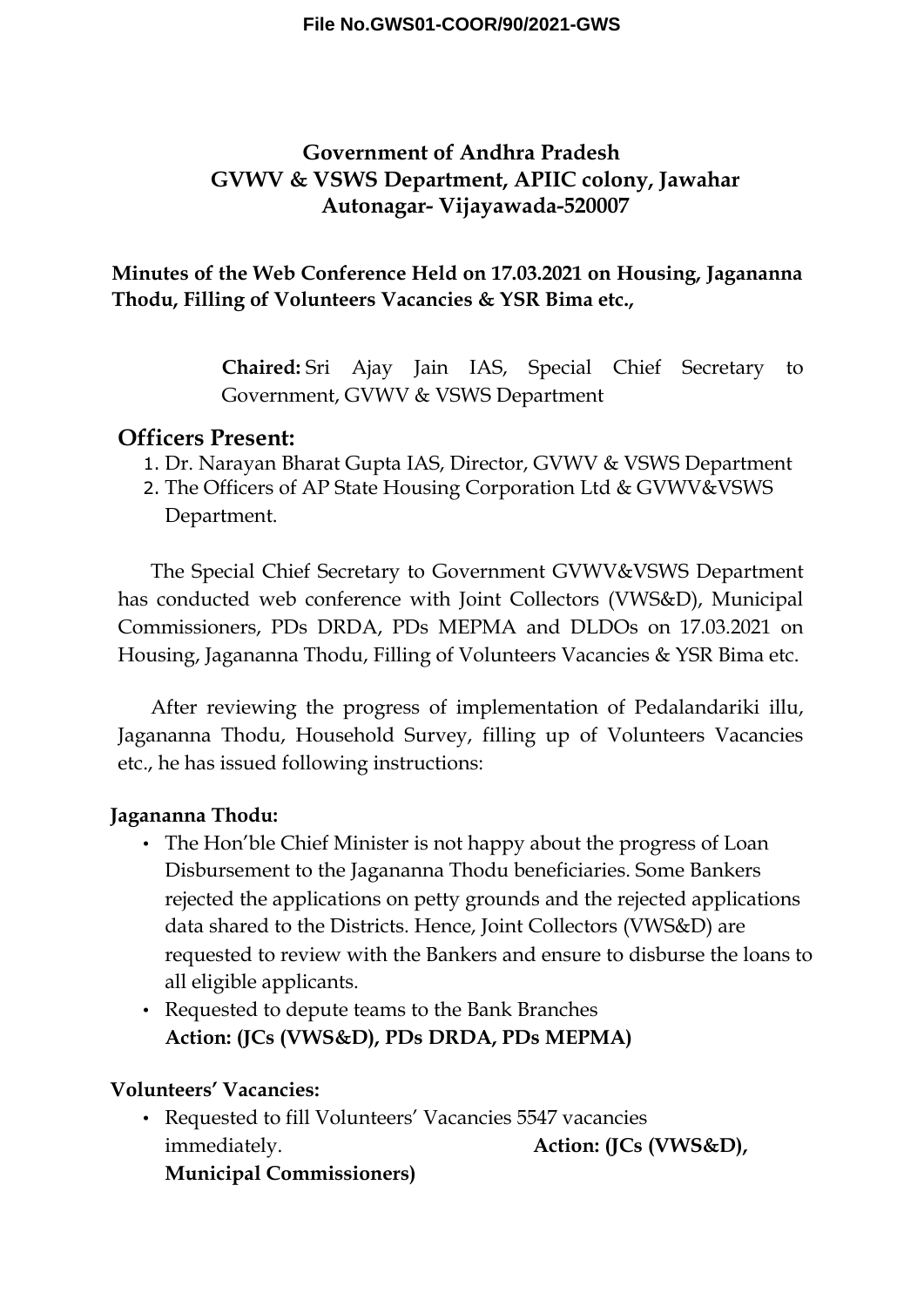## **Household Survey**

• Requested to fill the remaining households of 3.29 lakhs duly starting the survey in Non-Started Clusters (2188).

# **Action: (JCs (VWS&D), Municipal Commissioners)**

## **Volunteers' Awards Program:**

- The Special Chief Secretary has explained about the Volunteers Awards Program (VAP) and issued the following instructions:
	- Cross verification of the Volunteers lists shared by the GVWV&VSWS Department and verify with the help of FOA.
	- Verify the general reputation of the Volunteers who will be awarded.
	- Finalize the venues for all Assembly Constituencies for conducting VAP.
	- Finalize the Tentative schedule of program in all Assembly Constituencies in consultancy with District Collector and Public Representatives.

# **Director, GVWV&VSWS Department:**

The Director GVWV&VSWS Department has explained about the Biometric Attendance, Leave Management System, ICICI Bank Challan System, establishment of CSC Centers etc., and issued following instructions:

- Joint Collectors (VWS&D) are requested to ensure 100% Biometric Attendance of Village /Ward Secretariat Functionaries which will be linked to the payment of salary w.e.f 01.04.2021 and enlighten the functionaries about the April Month salary since it may generate from 1<sup>st</sup> April to 25<sup>th</sup> April only for the 1<sup>st</sup> time.
- Volunteers names will be shared to the Districts and requested to verify the compliance against them.
- Requested to furnish the lists of functionary wise deputations if any, along with reasons for deputation.
- Issue instructions to the MPDOs/Municipal Commissioners verify the nature of repairs of Volunteers phones.
- Ensure reporting of CSC staff to the Joint Collectors (VWS&D)

All the Joint Collectors (VWS&D), Municipal Commissioners, PDs MEPMA, PDs DRDA and DLDOs are requested to focus on Jagananna Thodu and ensure to ground all eligible applications.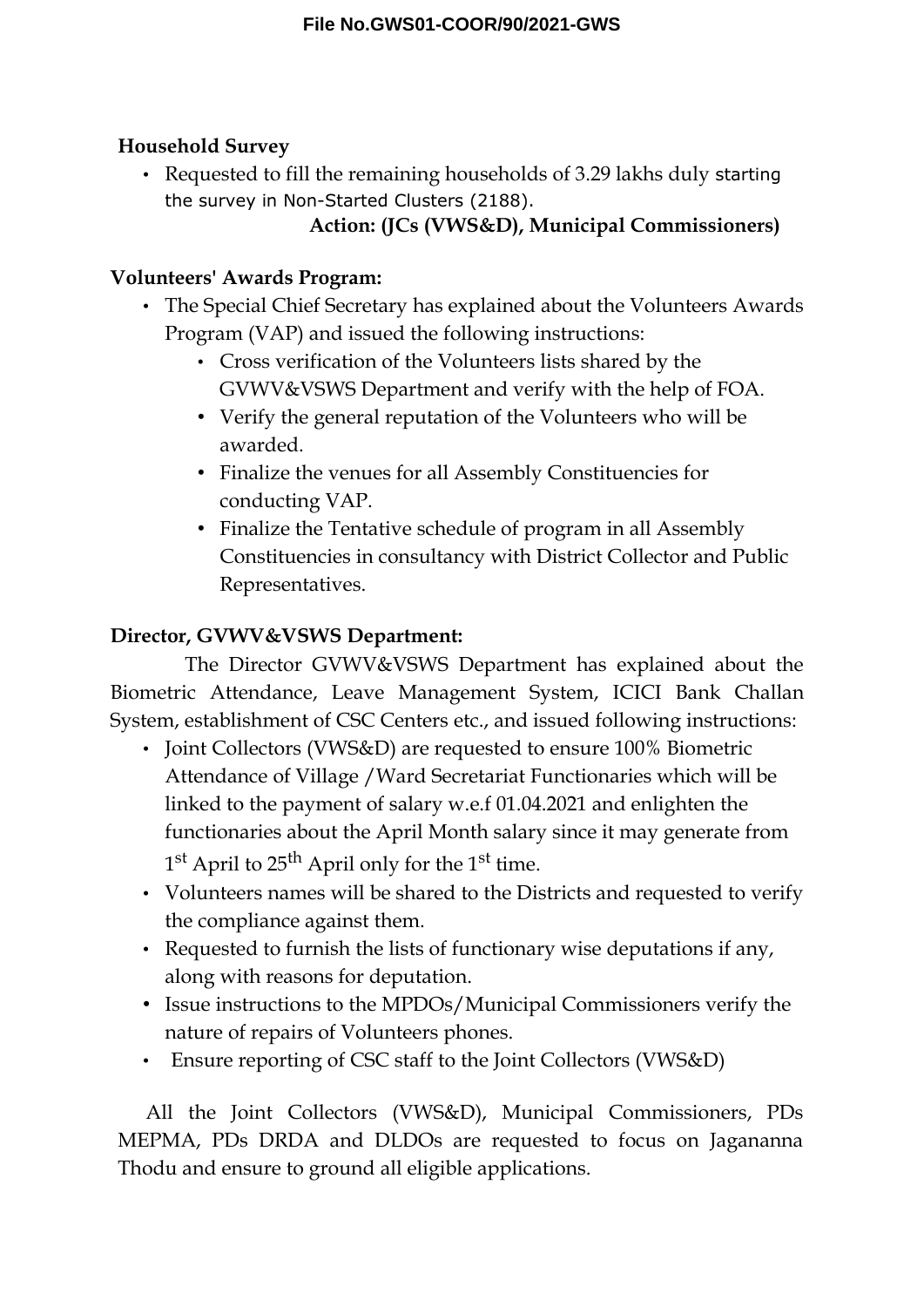### **File No.GWS01-COOR/90/2021-GWS**

Ajay Jain I A S f

**Special Chief Secretary to Government**